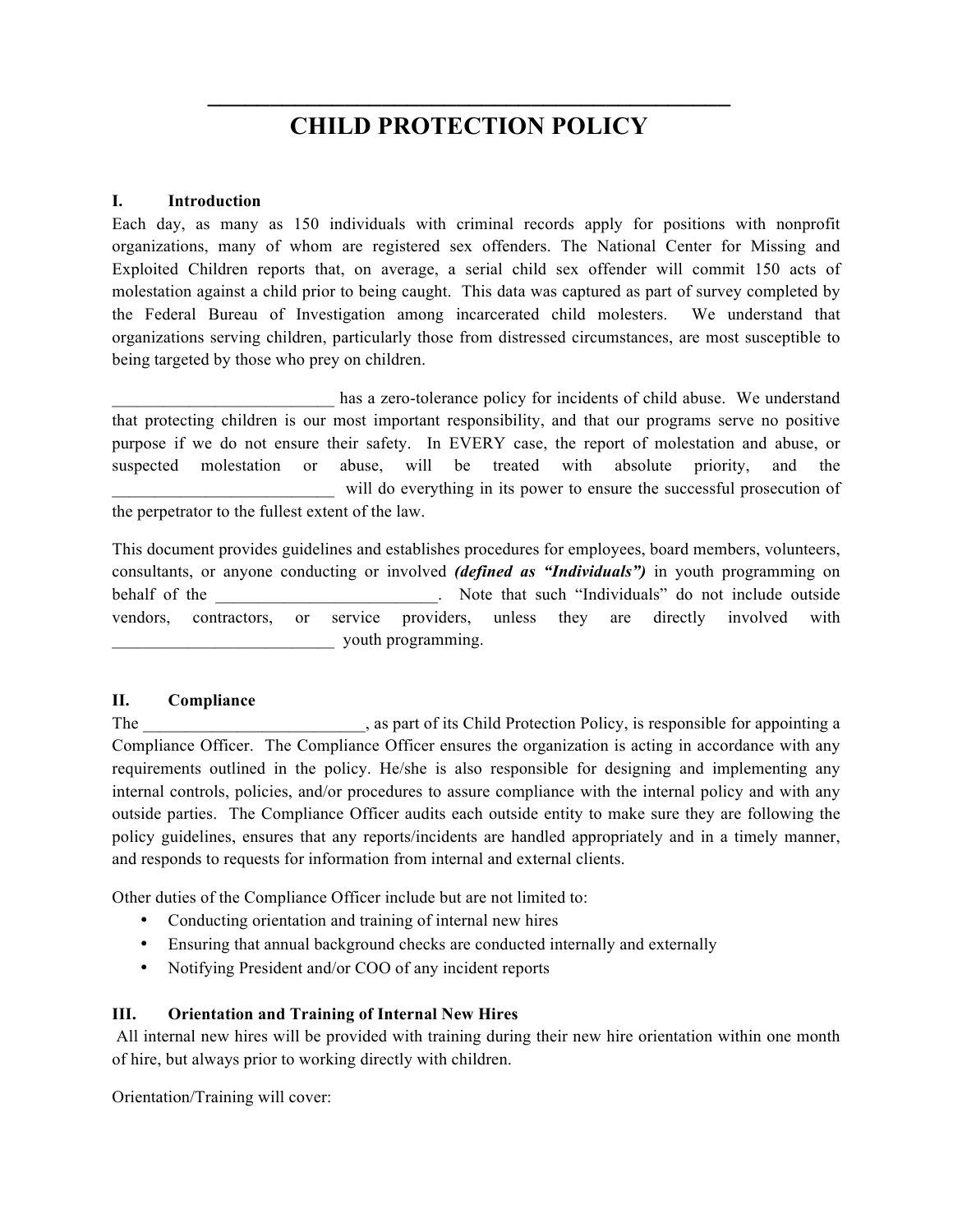- Employee's obligations with regard to reporting incidents of child sexual molestation and abuse
- The proper care for a victimized child

 $\mathcal{L}_\text{max}$  and  $\mathcal{L}_\text{max}$  and  $\mathcal{L}_\text{max}$ 

- The process for reporting to the proper authorities and notification of Compliance Officer and
- Understanding what signs to look for in a child who may have been abused

## **IV. Background Checks**

Until a time when national fingerprint-based criminal background check is available, at minimum all

"*Individuals*" will be subject to national name-based criminal background check on an annual basis. All background checks resulting in a positive finding of sexual abuse or molestation will result in that individual being permanently banned from working or volunteering in the organization.

- a.  $\ddot{m}$  *"Individuals"* are defined as follows:
	- All employees of the
	- Any volunteer working directly with children on behalf of the
	- All board members of the

 $\mathcal{L}_\text{max}$  and  $\mathcal{L}_\text{max}$  and  $\mathcal{L}_\text{max}$ 

 $\mathcal{L}_\text{max}$  and  $\mathcal{L}_\text{max}$  and  $\mathcal{L}_\text{max}$ 

- All interns or others who may conduct youth programming on behalf of the
- Any Individual who may be affiliated with a sponsored activity in any capacity and who is in regular contact with young people involved in \_\_\_\_\_\_\_\_\_\_\_\_\_\_\_\_\_\_\_\_\_\_\_\_\_\_ programming
- b. Background checks will be conducted by an approved Background Check Provider. Checks will include, at a minimum:
	- National Criminal File
	- National Sex Offender Registry
	- Social Security Number Verification
	- County and municipal hand checks, where deemed necessary

## **V. Incident Reports**

- **a.** The Compliance Officer will have a form that MUST be filled in the event an incident is reported or occurs. The report will be submitted to senior staff and all appropriate authorities will be contacted. This form should be completed and submitted to the Compliance Officer immediately and no more than 24 hours after incident occurs or is brought to the attention of the Individual.
- **b.** Individuals must immediately report any and all incidents, suspected incidents, or allegations of molestation or abuse in accordance with the governing state  $law<sup>1</sup>$ . Individuals will immediately

<sup>&</sup>lt;sup>1</sup> State of Maryland, Family Law 5-701: Abuse constitutes physical or mental injury of a child under circumstances that indicate *the child's health or welfare is harmed or at substantial risk of being harmed. All health practitioners, police officers, educators and human service workers are mandated to report any suspected incident if there is reason to believe a child has been subjected to abuse or neglect. This should be reported to the Social Service Administration of the department or the appropriate law enforcement agency.*